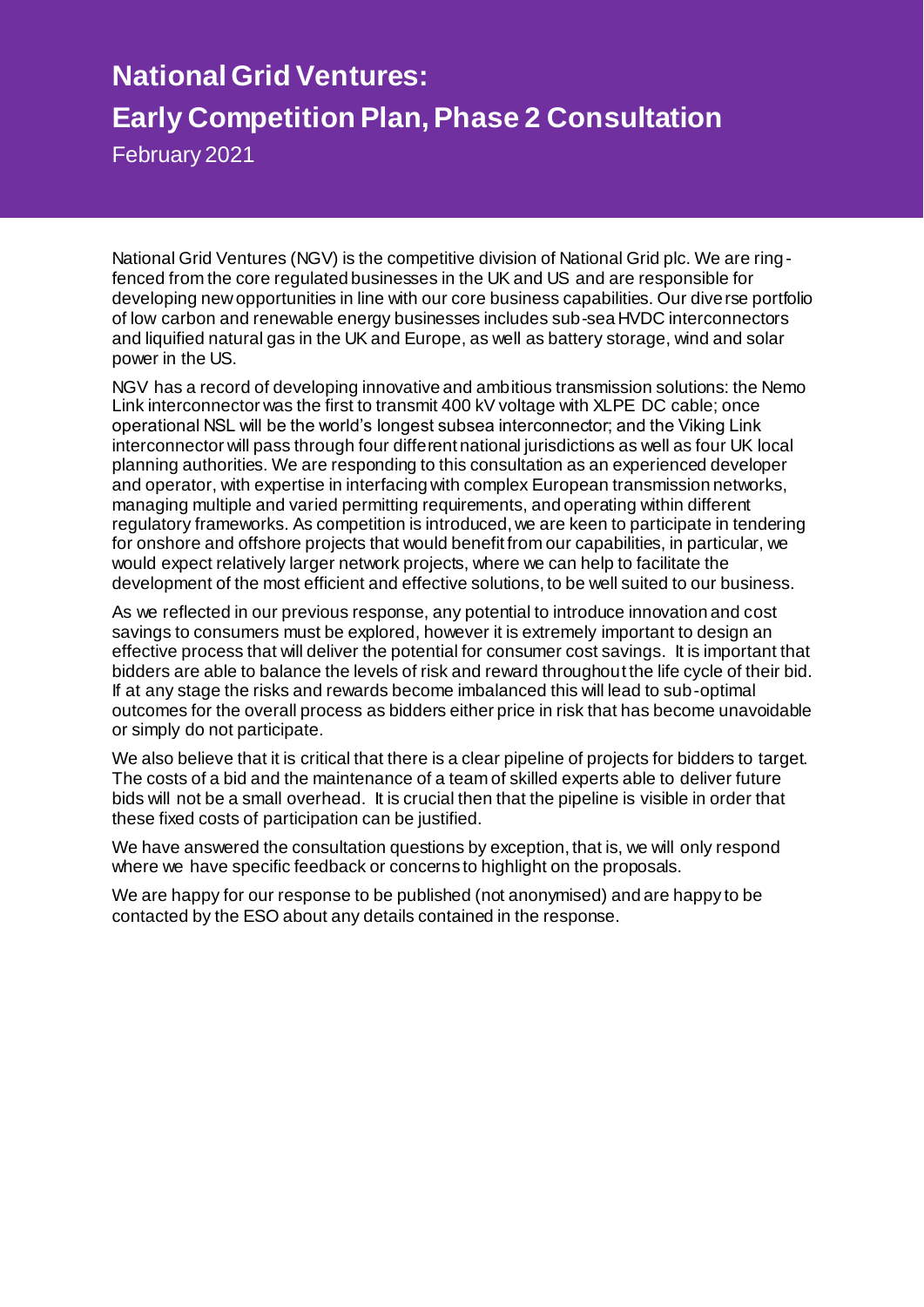# **Chapter 2 – Roles and responsibilities**

## Do you agree with our proposed approach to conflict mitigation?

We note the recommendation from NG ESO that TOs continue to play their current role with respect to network planning, but with additional mechanisms to minimise actual or perceived conflicts.

This would see both a strengthened ESO capability to challenge and review TOs proposals, further consultation with industry and ring-fenced bidding teams within TOs should the TO that has identified the network need subsequently bid in the Early Competition Process.

We would note that the suggested approach to use ring-fencing is similar to that where National Grid Ventures is ring-fenced from the main National Grid business and which has led to significant delivery of benefits to consumers via our programme of interconnector investment.

# **Chapter 3 – Identifying Projects**

Do you agree that only competing projects that appear in at least 2 FES scenarios will provide sufficient confidence that the project will go ahead?

The identification of individual projects and the subsequent pipeline of work that this represents will be key to the success of early competition. Without a robust pipeline of work it may simply be infeasible for sufficient bidders to maintain the skills and expertise within their organisations to deliver high quality competitive bids into the process.

A linkage to the FES process appears sensible in terms of identifying a robust need for a specific project and the ESO has proposed that a minimum of 2+ FES scenarios should be the minimum for a project to be eligible for the Early Competition process. We are particularly interested in the impacts of a project that having entered the process, subsequently falls outside of the criteria, perhaps dropping down into 1 or zero FES scenarios and the likelihood of this occurring. If a project were to drop into less than 2 FES scenarios after previously being in the Early Competition Process, would that project be suspended or cancelled at that point? If so then we would presume that the mechanism for the refund of efficiently committed and or incurred costs would apply. Given that bidders might wish to prioritise efforts on Bids that are most likely not to be cancelled it may be that each project needs an indication from the ESO of its certainty of continuing to be in multiple FES scenarios.

#### **Chapter 4 – commercial model**

Do you agree with our revised views and preferences in respect of the PPWCA, Performance Bond and IAEs? Why?

#### *Caps/Collars on TRS*

We note that the proposed design of the commercial model means that the cost of equity is fixed at bid stage. As a general principle we do not have an objection to this but with a caveat. There must then be full flexibility in risk provision (termed 'cost margins' by ESO) so that risk allocation at PPWCA is equal to that at bid. The cost of equity is completely linked to the risk profile of the project and so adjustments may need to be made if, during the PPWCA stage, the risk profile of the project changes materially.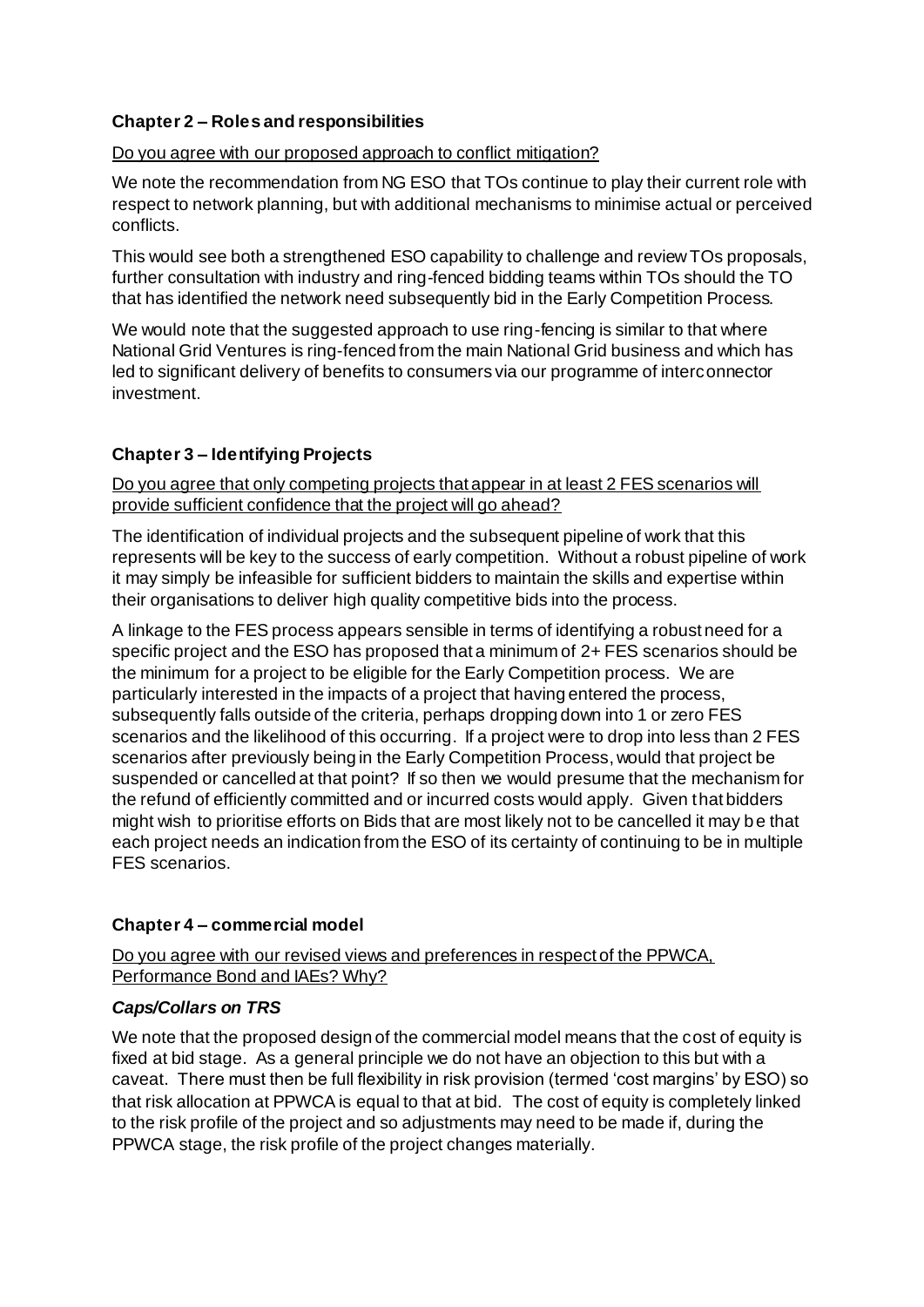We do not agree with the proposed cap and collar treatment for the Total Revenue Stream. All costs will be subject to an 'efficient and economic' test and so it seems arbitrary and punitive to disallow otherwise economic and efficient costs simply because they have risen above a cap. In extreme cases where a cap is hit, a bidder may lose all of its return simply because a cap is in place, despite acting economically and efficiently throughout. HVDC cable costs (which are highly correlated to market conditions) is a good example of where costs can vary significantly over time.

Similarly, the collar doesn't necessarily work in the interests of consumers. Again, if acting economically and efficiently costs fall below the collar then the developer will effectively receive windfall gains at the expense of the consumer.

If it is deemed a crucial design feature to retain caps and collars, we would suggest that a Bidder have the right to exit the project without penalty should the cap be reached.

# *Performance Bond*

We do not agree with the proposals for the performance bond. We disagree on both the timing of the bond and the proposed level at which it is set.

The timing of the Bond from Bidder selection we feel is far too early in the process. There are significant risks that are largely beyond the control of the bidder which could lead to the failure of the project, most notably the planning process. It is unfair that a performance bond be forfeit for such risks outside the control of the Bidder. We would suggest then that the performance bond only apply from the onset of construction activities, and potentially that its level is slowly reduced over the course of that construction activity.

We also feel that the level of 20% is too high. Some of these projects are billion-pound projects leading to hundreds of millions of potential securities being required. The ability to source such securities from the market, especially if these may be forfeit for risks such as planning refusals may mean that there is little appetite from banks to provide them other than at extremely high costs.

#### *Risk allocation table*

The risk allocation table suggests that connection delays would be at the risk of the bidder, but this appears to be outside of the bidder's control, (GB grid connection agreements have target dates, but rarely include damages for delay) so we would argue should not be included.

#### Do you agree with our preferred option regarding margins and overheads? Why?

The proposals assume that project management costs can be fixed at ITT, however it should be noted that the final size and nature of the project management team will depend on the structure, terms and counterparty for the construction contract(s). To avoid large initial riskprovisions related to project management costs, it may well be more efficient to allow this cost to be adjusted subject to the 'efficient and economic' test.

Are there any additional measures a Procurement Body could take to further drive value for consumers in securing debt finance?

#### *Debt competition*

We note a further risk for equity funders connected with the proposals for a debt competition. Under the proposed process, equity cannot benefit from efficient gearing (above that assumed at ITT) but equity will face the risks from gearing above that assumed at ITT. For example, if gearing moves from 50% at ITT to 70% at PPWCA the risk to equity must have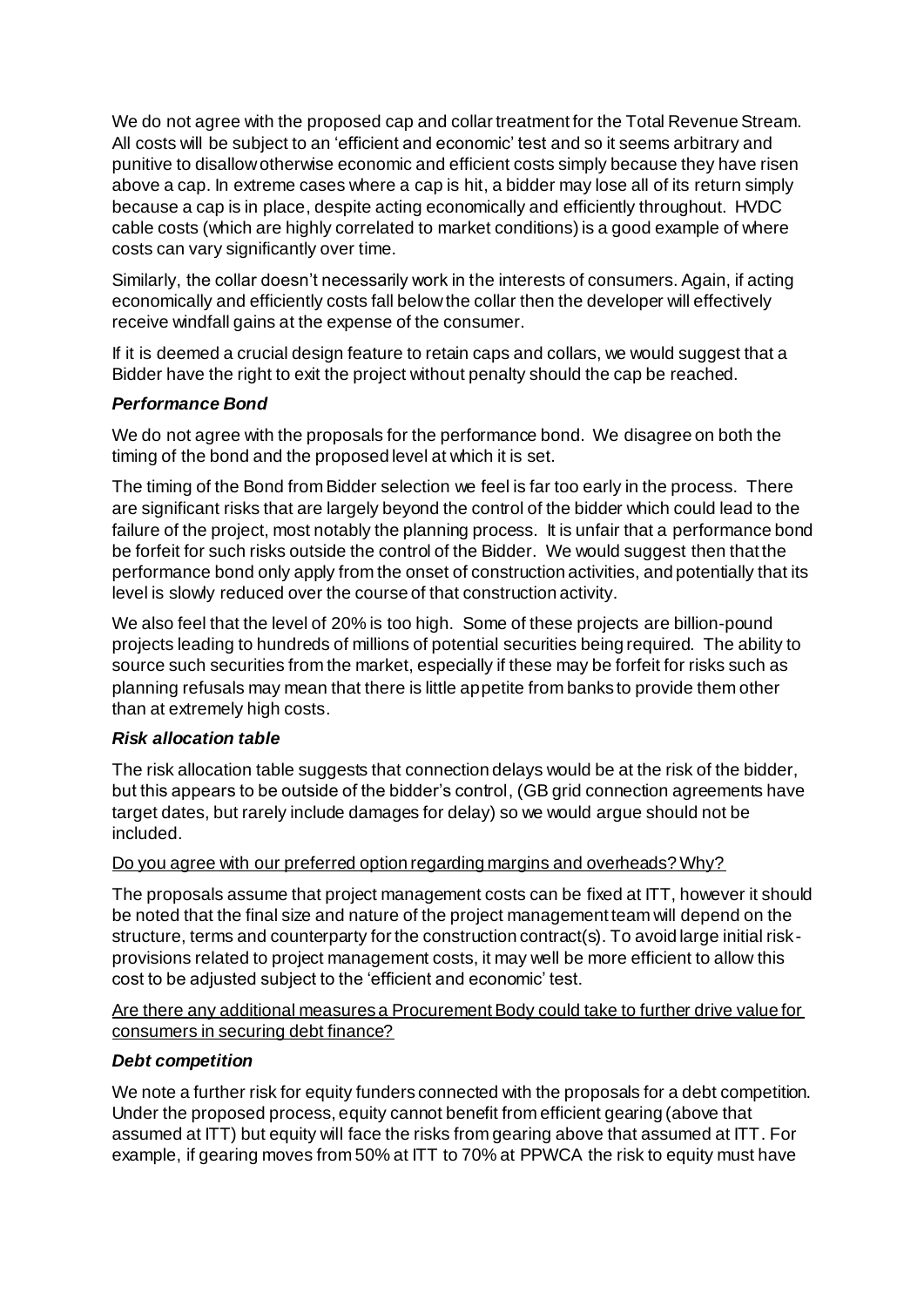increased as there are now large fixed debt repayments which in turn makes the equity returns more volatile.

The corresponding risk is also present for consumers if gearing assumptions made by Bidders turn out to be conservative which may give a bidder a potential excess return.

We think a better overall approach might be to allow for a further adjustment to bids should the debt competition deliver a level of gearing significantly different to that assumed by the Bidders. This would give a level of protection to both the consumer and Bidders and should make the overall process more efficient and effective.

#### *Increased costs of debt following debt competition*

There is also a need to consider to what extent external debt providers will want to dictate the terms of the construction and operating contracts. They are likely to want a relatively risk-free vehicle to lend to. This in turn will increase construction costs and TRS but will not be known at the ITT stage. These additional costs should be seen as permissible (economic and efficient) if being imposed by a debt competition, and if caps are to be applied to TRS then they should be increased in line with these increased costs.

## **Chapter 5 – End to End Process**

Do you agree with our preferred position on Invitation to Tender stage 1 assessment and process? Please explain your answer.

#### *Tender Process Structure*

We have some concerns with the proposed structure of the tender process. Our principal concern is that the absence of quantitative (cost or otherwise) or qualitative differentiation between bidders at Stage 1 means that a large number of bidders may progress to Stage 2. Under the current process, Bidders will be required to commit to an extensive and costly Stage 2 bid process with no insight about whether they are likely to be competitive against other Bidders, which ultimately may result in lack of bidder interest at the outset. This is of particularly pertinent given that by design, Early Competition will see network and nonnetwork solutions in competition.

We would suggest that the Stage 1 of the bidding process does have some form of quantitative and/or qualitative assessment beyond the simple "pass / fail" assessment currently proposed. In addition, we would suggest that the ESO also considers, in aggregate: a published limit to the number of bidders proceeding to Stage 2; and/or the underwriting of bidding costs at Stage 2, such costs to be proposed in each Bidder's Stage 1 proposal. In our view, a suitable permutation of these suggested approaches will result in a process that strikes a balance between competition, bidder confidence, and bidder commitment to the tender process.

#### **Chapter 6 – implementation plan**

## Do you agree with our proposed timing and sequencing for implementation plan activities? If not, what would you change?

Overall we would agree that the timing and sequencing looks sensible. The critical path activities will need to be established. For example which of the code changes would need to be approved prior to creating and issuing tender documentation, etc. We note that the intent is for substantive work to begin only once legislation is in place. The form of legislation could also be helpful in efficient achievement of the overall plan. For example, legislation